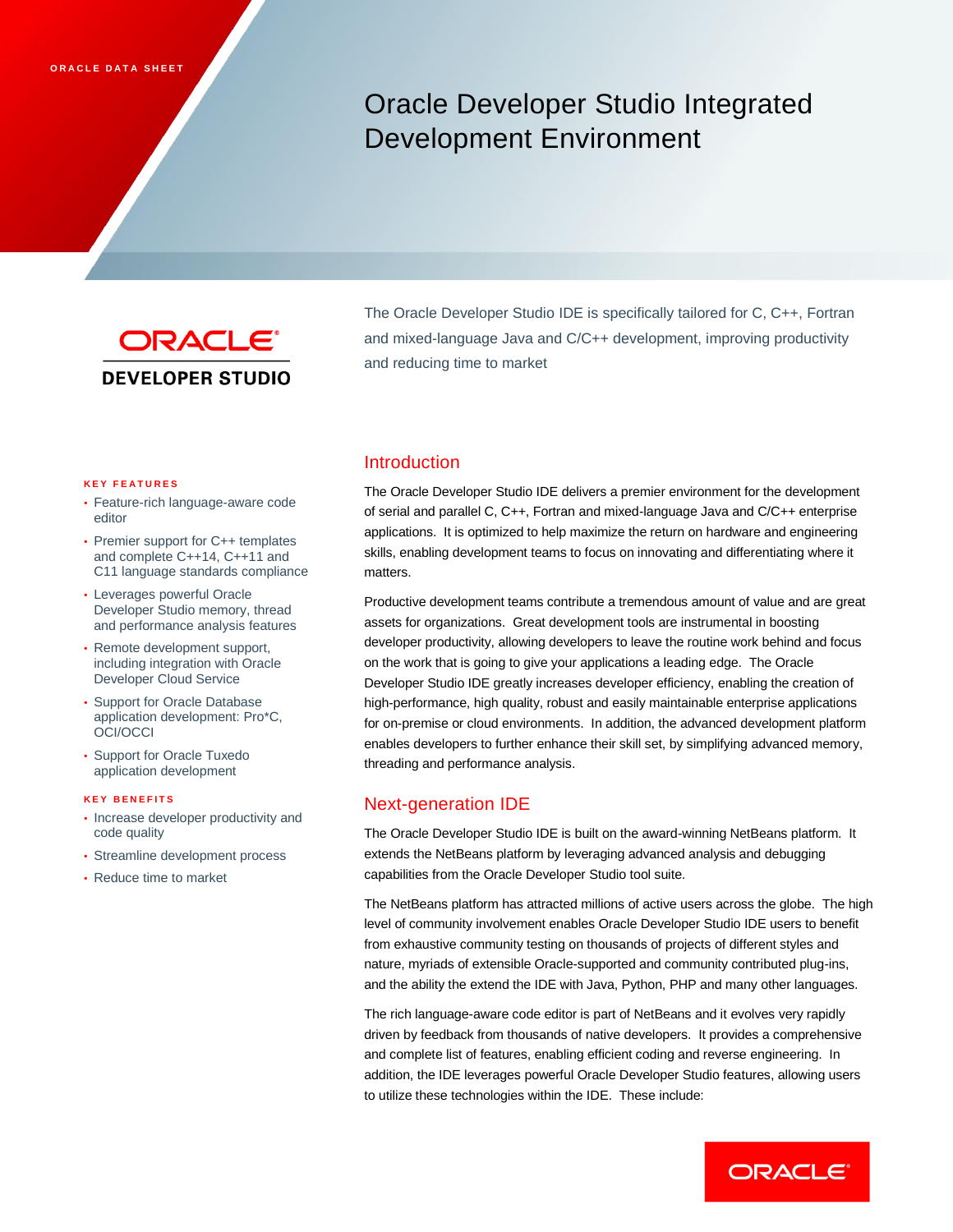- Industry-leading debugger (dbx Debugger) that simplifies the debugging of complex applications
- Performance analysis capabilities that help identify hotspots and bottlenecks in serial and parallel applications
- Thread analysis tooling that identifies hard-to-pinpoint race and deadlock conditions in multithreaded code
- Static and dynamic code analysis that highlights common coding errors, including memory leaks and usage information



Figure 1. Oracle Developer Studio IDE

## Rich Language-aware C, C++, Fortran and mixed-language Java and C/C++ Code Editor

The rich language-aware editor supports all the expected features available in modern IDEs, including code folding, syntax highlighting, symantec highlighting, code completion, declaration navigation, definition navigation, code snippets, code assistance, breadcrumbs, secure coding hints, pinnable terminals and much more. It also supports a variety of ways to look for certain information including a quick search and the ability to go to a particular file, type or symbol. The editor also provides many capabilities that are useful for reverse engineering, including:

- **Find Usages:** Identifies all reference to a variable, function, class or method
- **Call Graph:** Visualizes the call hierarchy, allows navigation of function calls and export of graphs to text formats
- **Type Hierarchy:** Shows the parent / child hierarchy of classes
- **Include Hierarchy:** Helps users understand include dependencies
- **Macro View:** Displays preprocessed source code and helps read code that uses meta-programming

In addition, the editor provides premier support for complicated C++ code by adding special annotations that help developers understand if a method overrides a parent method or is overridden in a child class, a class has children, a template has specializations, and if a type specializes a template. In all of the cases above it is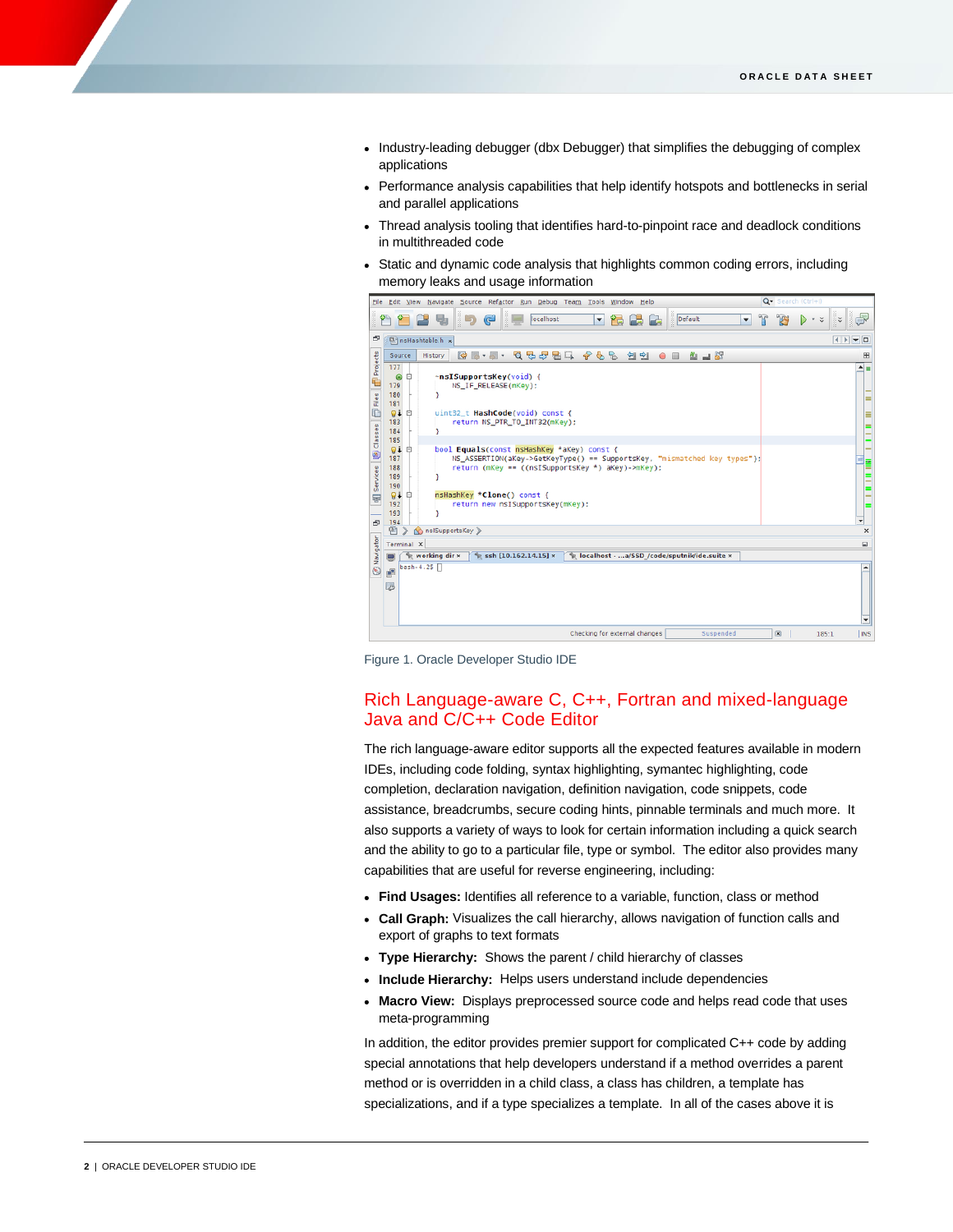possible to navigate to the related entities. The editor is aware of overridden methods and template specializations, offering smart navigation and code completion.

## Advanced Analysis for Improved Application Quality

Oracle Developer Studio provides advanced performance, memory, and thread analysis tools to help developers create scalable, reliable, high-quality applications. The Oracle Developer Studio IDE leverages a sub-set of these powerful technologies.

The Oracle Developer Studio IDE facilitates visual debugging by exposing all the power of the Oracle Developer Studio dbx debugger. Beyond the debugger, there is a Profileon-Run action that leverages advanced performance analysis capabilities to collect information about the application during run-time with impressive precision, detail, and negligible overhead. It provides an intuitive visualization of CPU, memory and thread synchronization usage, allowing users to quickly identify hotspots / bottlenecks and easily navigate to problematic areas in the code and fix issues.

For more complex issues, there are two additional types of run-time analysis that are reported real-time: Memory Access Errors and Data Races and/or Deadlocks. The memory access errors feature identifies memory leaks, uninitialized memory reads, buffer overruns and many other typical but dangerous and hard-to-find programmatic errors. The data races and deadlocks feature identifies concurrent access to data in memory that has occurred without proper synchronization as well as dead locks. It reports both actual and potential issues.

The IDE also prevents issues while developers are coding by providing secure coding hints. The static analysis feature displays errors in the editor real-time, as a programmer is actively coding. This feature dramatically increases productivity by discovering bugs early in the development process.

#### Remotely Develop Oracle Solaris or Linux Applications

The Oracle Developer Studio IDE supports remote development, enabling the creation of Oracle Solaris or Linux applications from Microsoft Windows, Apple Mac, or other Unix operating systems. This allows users to run the IDE locally on their desktop and remotely build, run, debug and analyze server-side applications on premise or in cloudbased IT environments. After an easy and automated intial setup, the remote development process is fully transparent for the user. Developers are able to create a desktop distribution for Microsoft Windows, Apple Mac, or other Unix desktops which provides these remote capabilities in a client-server model. In addition, the Oracle Developer Cloud Service IDE plug-in allows developers to access the Oracle Cloud to pull, edit and push source code, launch builds, monitor build progress, and access Compute VMs. Oracle Developer Studio IDE provides the following unique capabilities:

- **Remote File System (FS) Browser:** Explore a remote FS tree or sub-tree
- **Open Projects from Remote Host:** Remote projects which have been left open in the IDE when exiting or remote projects that been recently accessed can be opened in the same way as local projects. The user does not have to remember where they reside. For other projects it is possible to access them through Remote FS browser and simply open the same way as if it is local.
- **Create Remote Project:** Easily and quickly create a remote project
- **Remote Toolbar:** Enabled by default in the desktop distribution, this toolbar provides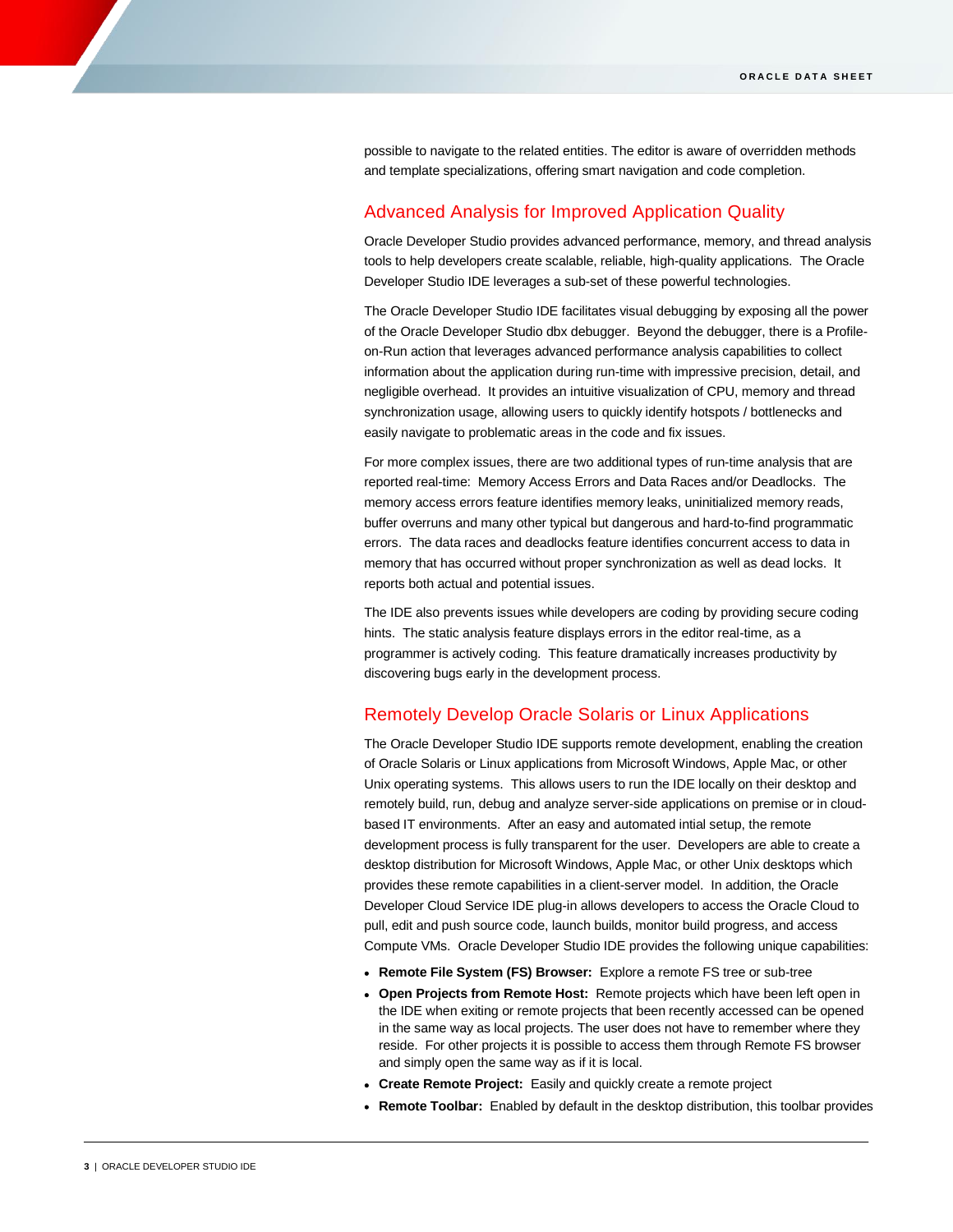users a with a quick and easy way to select a default development host, connect/disconnect the default host, create/open a remote project, and open a remote file.



Figure 2. Remote Development

The remote development capabilities help developers better utilize desktop resources and more efficiently create server-side enterprise applications. The IDE only utilizes desktop resources and is typically more responsive compared with remote desktop technologies, such as VNC. This lower use of server resources enables more productive use of development servers. In this model, tools such as the compilers, debuggers and advanced analysis tools are invoked on the server using a SSH protocol and remote files are accessed using a secure SSH/SFTP protocol or an alternate file sharing mechanism specified by the user.

# Complete Support for Large Enterprise Applications

The Oracle Developer Studio IDE provides excellent support for large enterprise applications with a minimal memory footprint and fast response times for large source repositories. It also provides:

- **Project Creation**: Large mature projects with sophisticated build systems are traditionally difficult to put under any IDE control. The simple drag-n-drop feature makes it easy to populate a project, configure editor support, and build the application.
- **Editor Support:** Code navigation and analysis is typically challenging for large projects and the IDE is engineered for these cases. To ensure it deals well with a large number of files, the parser is heavily multi-threaded and uses as many CPU cores as possible.
- **Version Control:** All large projects are kept under some version control and support for it is a key part of a developers' productivity when using IDE. The IDE provides first-class support for popular version control systems such as, CVS, Subversion, and Mercurial. Plugins for Git and ClearCase support is available in the NetBeans Update Center.
- **Projectless Debugging:** The IDE provides a great interactive debugging